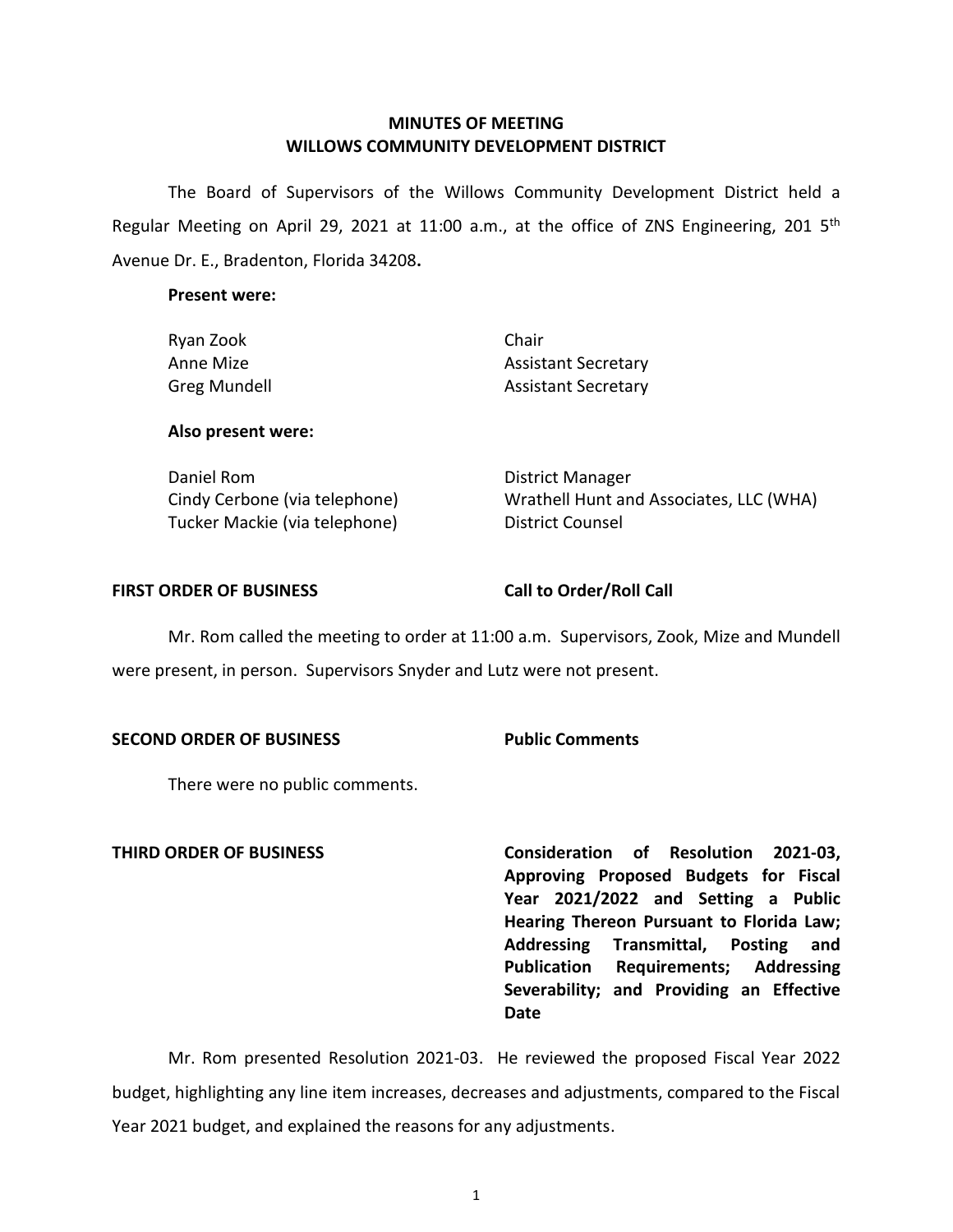**On MOTION by Mr. Zook and seconded by Mr. Mundell, with all in favor, 2021 at 10:00 a.m., at the office of ZNS Engineering, 201 5th Avenue Dr. E., Resolution 2021-03, Approving Proposed Budgets for Fiscal Year 2021/2022 and Setting a Public Hearing Thereon Pursuant to Florida Law for August 6, Bradenton, Florida 34208; Addressing Transmittal, Posting and Publication Requirements; Addressing Severability; and Providing an Effective Date, was adopted.** 

**FOURTH ORDER OF BUSINESS Consideration of Resolution 2021-04, Designating Dates, Times and Locations for Regular Meetings of the Board of Supervisors of the District for Fiscal Year 2021/2022 and Providing for an Effective Date** 

Mr. Rom presented Resolution 2021-04 and read the title. The following change was made to the Fiscal Year 2022 Meeting Schedule:

TIME: Change " 10:00 AM" to "11:00 AM"

 **On MOTION by Mr. Zook and seconded by Mr. Mundell, with all in favor, Resolution 2021-04, Designating Dates, Times and Locations for Regular Meetings of the Board of Supervisors of the District for Fiscal Year 2021/2022, as amended, and Providing for an Effective Date , was adopted.** 

**FIFTH ORDER OF BUSINESS Consideration of Matters Pertaining to Construction and Acquisition of District Infrastructure** 

### **A. Bill of Sale**

- **B. Warranty and Release of Restrictions on the Willows Community Development District's Right to Use and Rely Upon Drawings, Plans, Specifications and Related Documents Created or Undertaken in Connection with the Construction of Certain Infrastructure Improvements**
- **C. ZNS Engineering, L.C., Certification to Willows Community Development District Regarding Silverstone Phase 1A & B Improvements**
- **D. Affidavit Regarding Costs Paid**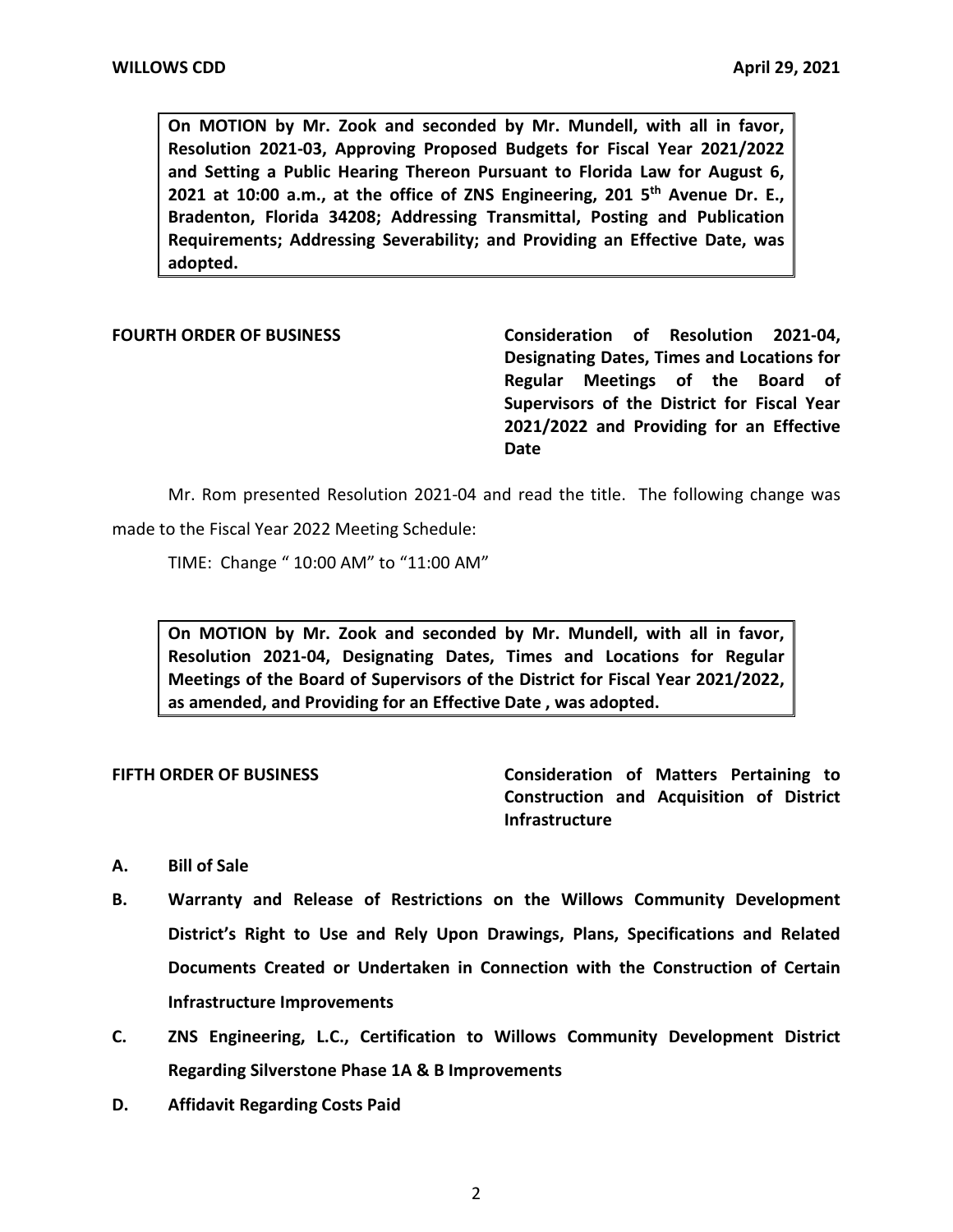- **E. Letter from Developer Regarding Acquisition of Silverstone Phase 1A & 1B Improvements Described in Exhibit "A"**
- **F. Acknowledgement of Acquisition of Certain Infrastructure Improvements and the Right to Rely Upon Any Warranties and Contract Terms for the Construction of Same**
- **G. Document Checklist for Willows CDD Acquisition of Silverstone Phase 1A & 1B Improvements**

Items A through G were included for informational purposes.

Ms. Mackie stated none of the items require Board approval except for Item 5E, which summarizes the actions that the Board would take today, if amenable. She discussed the following:

 $\triangleright$  The CDD previously entered into a contract with Oak City for horizontal site work.

 $\triangleright$  The construction of the horizontal improvement was undertaken by D.R. Horton and is nearing completion, with respect to the utilities, stormwater system and roadway.

 $\triangleright$  D.R. Horton asked that the CDD acquire the infrastructure, as it is nearing completion and Staff received the central site development contracts and the most recent pay application, which resulted in Exhibit A.

 $\triangleright$  Exhibit A contains a cost breakout between the various improvements, including what has been paid to date by D.R. Horton, what remains to be paid, which is minimal, and 10% retainage, which was reserved by the contractor.

 $\triangleright$  The total acquisition price is \$5.9 million, which is greater than the amount in the District's construction account.

 $\triangleright$  It is anticipated that the entirety of the acquisition will deplete all of the construction account to provide for the 2019 project.

➢ Pursuant to the Completion Agreement that the District has with the Developer, D.R. Horton will complete the remaining Silverstone Phases 1A and 1B improvements, on the District's behalf.

➢ Staff would verify everything required under the Acquisition Agreement prior to processing the requisition.

3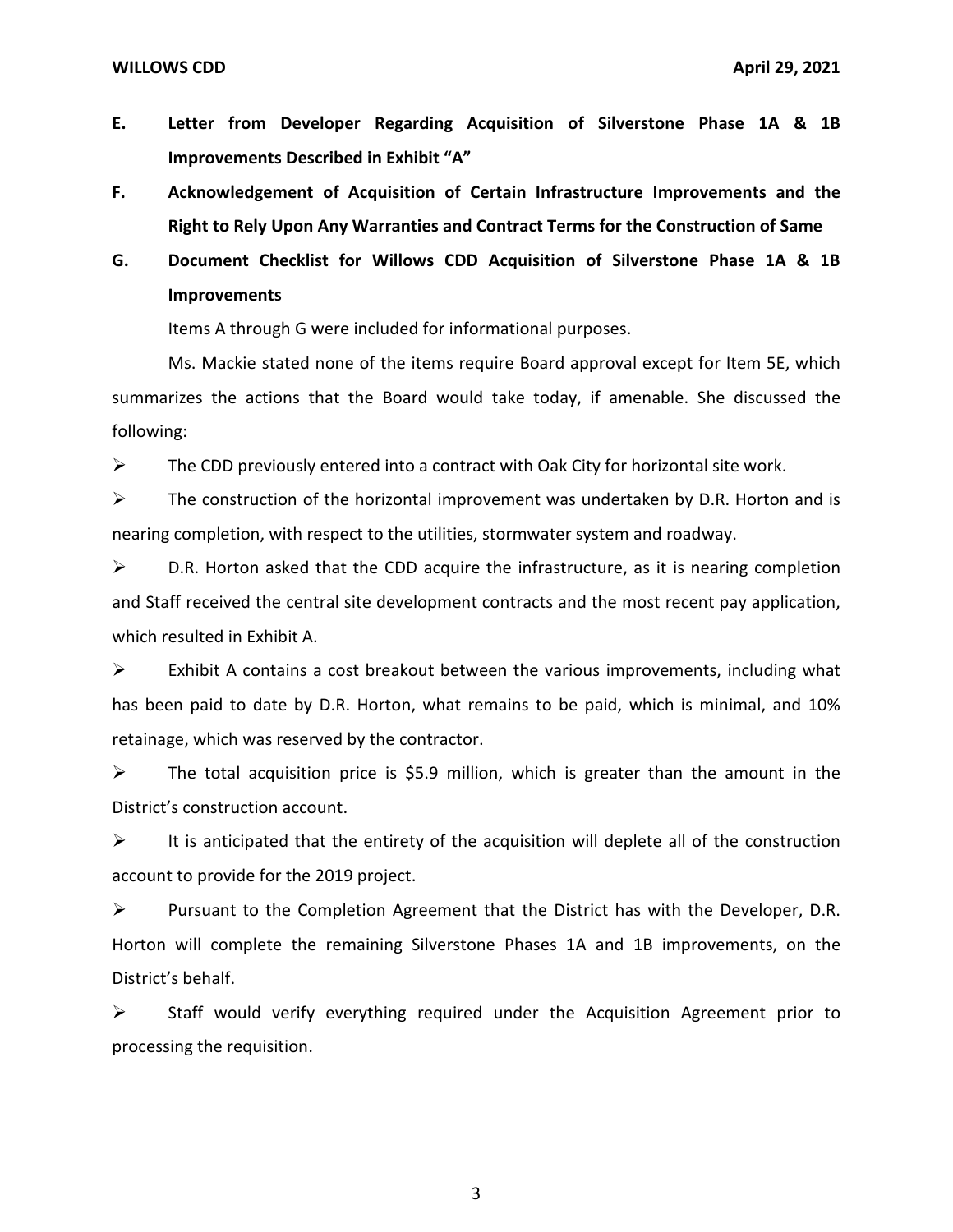**On MOTION by Mr. Zook and seconded by Mr. Mundell, with all in favor acquisition of the Silverstone Phase 1A and 1B improvements described in Exhibit "A", in a not to exceed amount of \$[5,944,201.12](https://5,944,201.12), subject to the receipt of the various documentation required under the CDD Acquisition Agreement with D.R. Horton, was approved.** 

# **SIXTH ORDER OF BUSINESS Authorization for Chair to Review and Accept Fiscal Year 2020 Audit for Purpose of Timely Filing with the State**

Mr. Rom stated the Board is not scheduled to meet again until August and the Fiscal Year 2020 Audit must be filed no later than June so, in lieu of scheduling a meeting before the filing deadline, Staff requested authorization to review the Fiscal Year 2020 Audit with the Board Chair and for the necessary parties to execute the associated Resolution; the actions would be ratified at the next meeting.

 **On MOTION by Mr. Zook and seconded by Mr. Mundell, with all in favor, authorizing Staff to review the Fiscal Year 2020 Audit with the Board Chair and, for the purpose of timely filing with the State, authorizing execution of the associated Resolution by the necessary parties, after review with District Staff, and for all actions to be ratified at the next meeting, was approved.** 

**Unaudited Statements as of March 31, 2021 SEVENTH ORDER OF BUSINESS Acceptance of Unaudited Financial** 

Mr. Rom presented the Unaudited Financial Statements as of March 31, 2021.

 **On MOTION by Mr. Zook and seconded by Mr. Mundell, with all in favor, the Unaudited Financial Statements as of March 31, 2021, were accepted.** 

EIGHTH ORDER OF BUSINESS **Approval of March 5, 2021 Regular Meeting Minutes** 

Mr. Rom presented the March 5, 2021 Regular Meeting Minutes.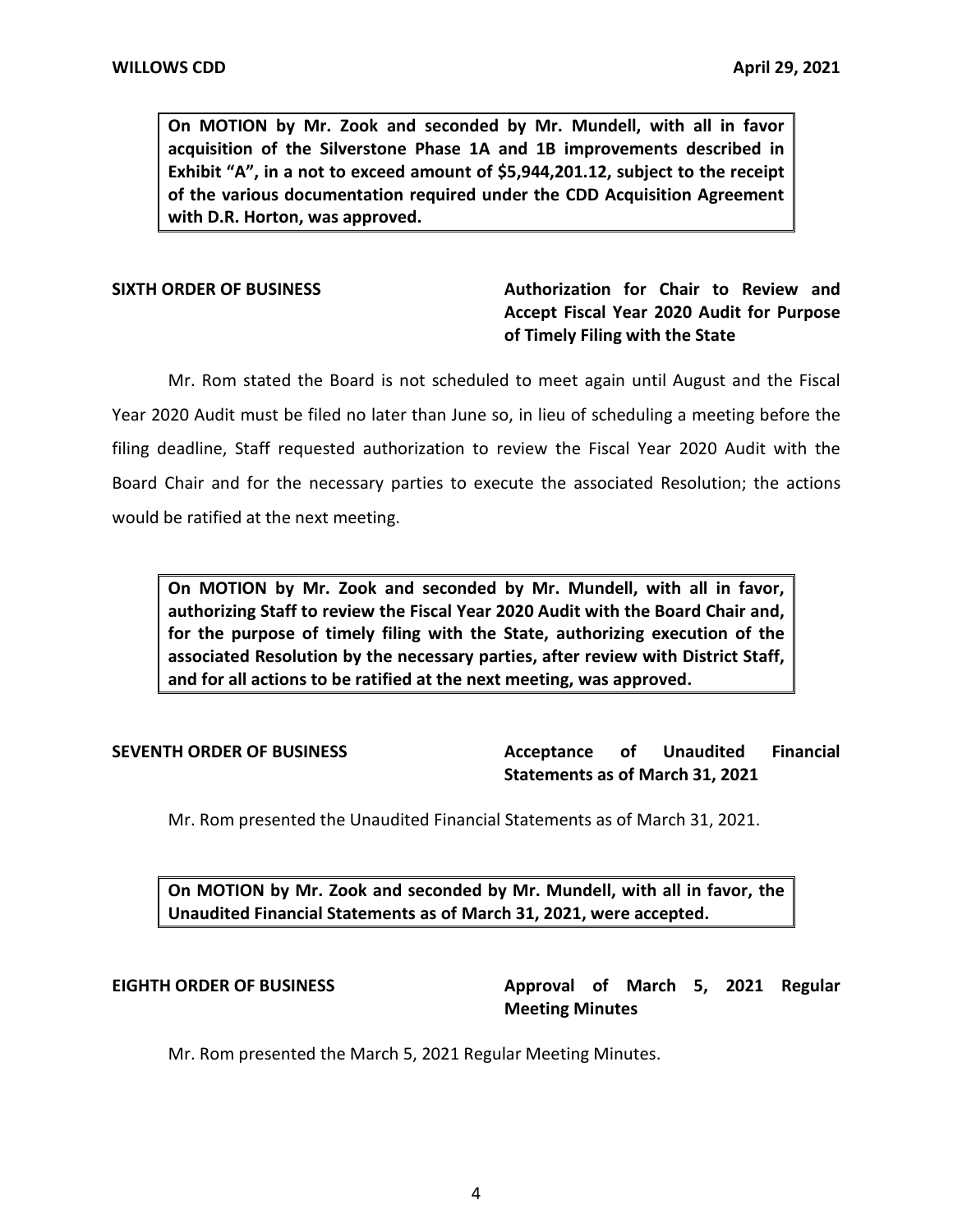**On MOTION by Mr. Zook and seconded by Mr. Mundell, with all in favor, the March 5, 2021 Regular Meeting Minutes, as presented, were approved.** 

## **NINTH ORDER OF BUSINESS** Staff Reports

 **A. District Counsel:** *Hopping Green & Sams, P.A.* 

There being nothing additional to report, the next item followed.

# **B. District Engineer:** *ZNS Engineering, L.C.*

There being no report, the next item followed.

 **C. District Manager:** *Wrathell, Hunt and Associates, LLC* 

# **I. 0 Registered Voters in District as of April 15, 2021**

There were no registered voters residing within the District as of April 15, 2021.

 **II. NEXT MEETING: June 4, 2021 at 10:00 a.m.** 

# o **QUORUM CHECK**

 The next meeting would be held on August 6, 2021; the June and July meetings would be cancelled.

# **TENTH ORDER OF BUSINESS Board Members' Comments/Requests**

There being no Board Members' comments or requests, the next item followed.

### **ELEVENTH ORDER OF BUSINESS Public Comments**

There being no public comments, the next item followed.

## **TWELFTH ORDER OF BUSINESS Adjournment**

There being nothing further to discuss, the meeting adjourned.

 **On MOTION by Mr. Zook and seconded by Mr. Mundell, with all in favor, the meeting adjourned at 11:10 a.m.** 

### [SIGNATURES APPEAR ON THE FOLLOWING PAGE]